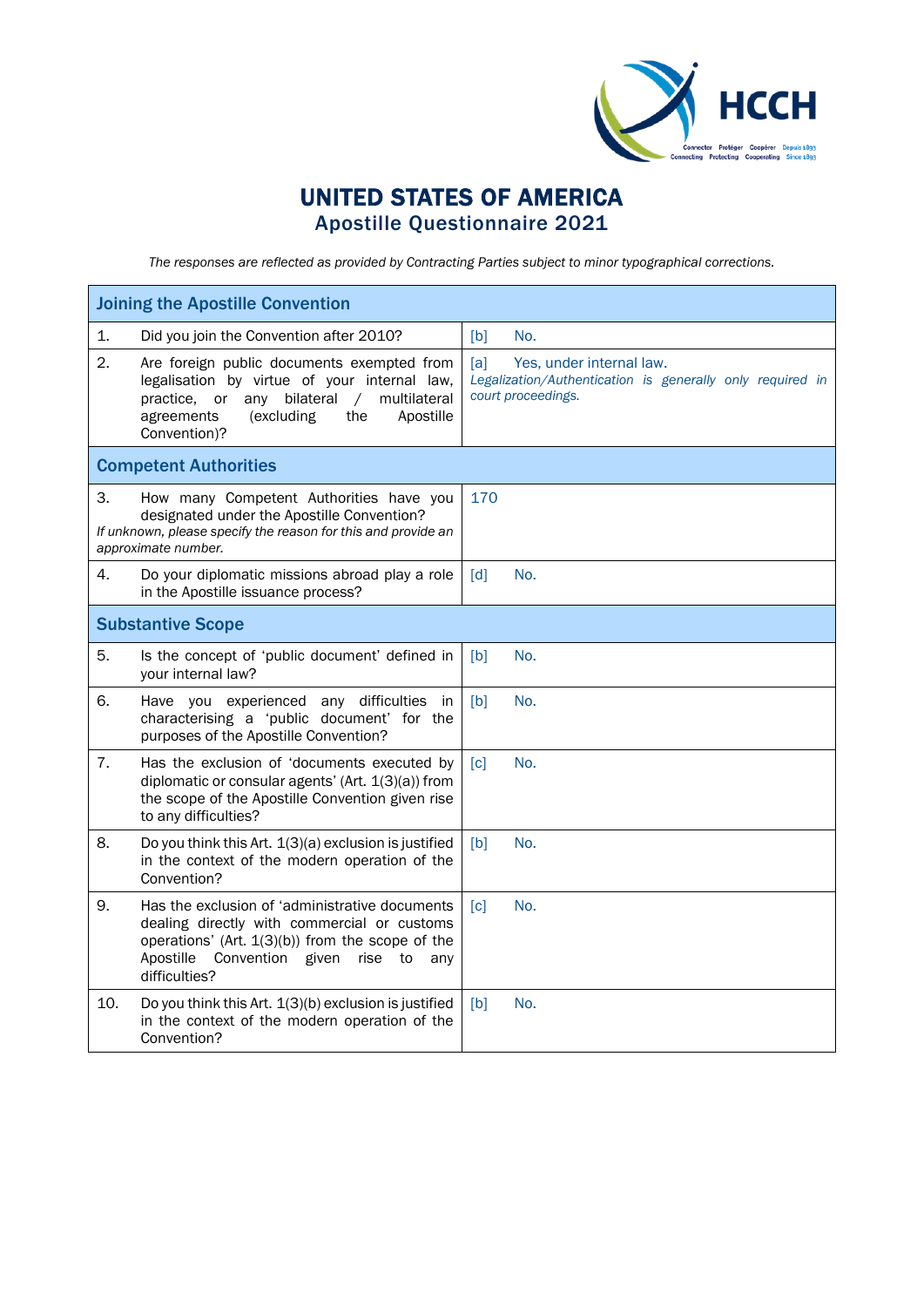| 11.       | Do you issue (outgoing) or accept (incoming)                                                                                |                                                                                                                                                                                                                              | <b>Issue</b>                                                         | Accept       |                      |
|-----------|-----------------------------------------------------------------------------------------------------------------------------|------------------------------------------------------------------------------------------------------------------------------------------------------------------------------------------------------------------------------|----------------------------------------------------------------------|--------------|----------------------|
| document? | Apostilles for any of the following categories of                                                                           | Certificates of origin                                                                                                                                                                                                       | X                                                                    | X            |                      |
|           |                                                                                                                             |                                                                                                                                                                                                                              | <b>Export licences</b>                                               | X            | X                    |
|           |                                                                                                                             |                                                                                                                                                                                                                              | Import licences                                                      | X            | $\mathsf{X}$         |
|           |                                                                                                                             | Health and safety certificates<br>issued by the relevant<br>government authorities or                                                                                                                                        | X                                                                    | X            |                      |
|           |                                                                                                                             |                                                                                                                                                                                                                              | Certificates of products<br>registration                             | X            | X                    |
|           |                                                                                                                             |                                                                                                                                                                                                                              | Certificates of conformity                                           | $\mathsf{X}$ | $\mathsf{X}$         |
|           |                                                                                                                             | End user certificates<br>(i.e. documents certifying that the<br>buyer is the end user of acquired<br>goods)                                                                                                                  |                                                                      | Χ            | $\sf X$              |
|           |                                                                                                                             |                                                                                                                                                                                                                              | Commercial invoices                                                  |              |                      |
|           | <b>Apostille Process</b>                                                                                                    |                                                                                                                                                                                                                              |                                                                      |              |                      |
|           | <b>Certification of Public Documents</b>                                                                                    |                                                                                                                                                                                                                              |                                                                      |              |                      |
| 12.       | Do any of your public documents require some<br>other intermediate certification<br>before the<br>issuance of an Apostille? | [b]<br>No, an intermediate certification is not required<br>for any public document; Apostilles are issued directly<br>upon the public document.                                                                             |                                                                      |              |                      |
|           | <b>Requesting an Apostille (Outgoing)</b>                                                                                   |                                                                                                                                                                                                                              |                                                                      |              |                      |
| 13.       | How can an Apostille be requested?                                                                                          | [a]<br>In person.                                                                                                                                                                                                            |                                                                      |              | X                    |
|           |                                                                                                                             | [b]<br>By post.                                                                                                                                                                                                              | X                                                                    |              |                      |
|           |                                                                                                                             | By email.<br>[c]                                                                                                                                                                                                             |                                                                      |              |                      |
|           |                                                                                                                             | [d]<br>Through a website.                                                                                                                                                                                                    |                                                                      |              |                      |
|           |                                                                                                                             | Other.<br>[e]                                                                                                                                                                                                                |                                                                      |              |                      |
| 14.       | When issuing an Apostille, do you enquire about<br>the State of destination?                                                | [a]                                                                                                                                                                                                                          | Yes, in the application form.                                        |              |                      |
| 15.       | How long does it take for an Apostille to be<br>issued?                                                                     | In-person request<br>(paper Apostille)                                                                                                                                                                                       | Other requests<br>(from the time of<br>receipt) (paper<br>Apostille) |              | e-Apostille requests |
|           |                                                                                                                             | Other<br>COVID-19 has<br>impacted<br><i>issuance</i><br>operations and<br>created delays.                                                                                                                                    | Other                                                                | Other        |                      |
| 16.       | Does your Competent Authority impose a fee for<br>issuing an Apostille?                                                     | Yes, but the price is dependent on, for example,<br>[b]<br>the category of public document(s), the Competent<br>Authority, or the type of application.<br>Each jurisdiction in the United States determines its own<br>fees. |                                                                      |              |                      |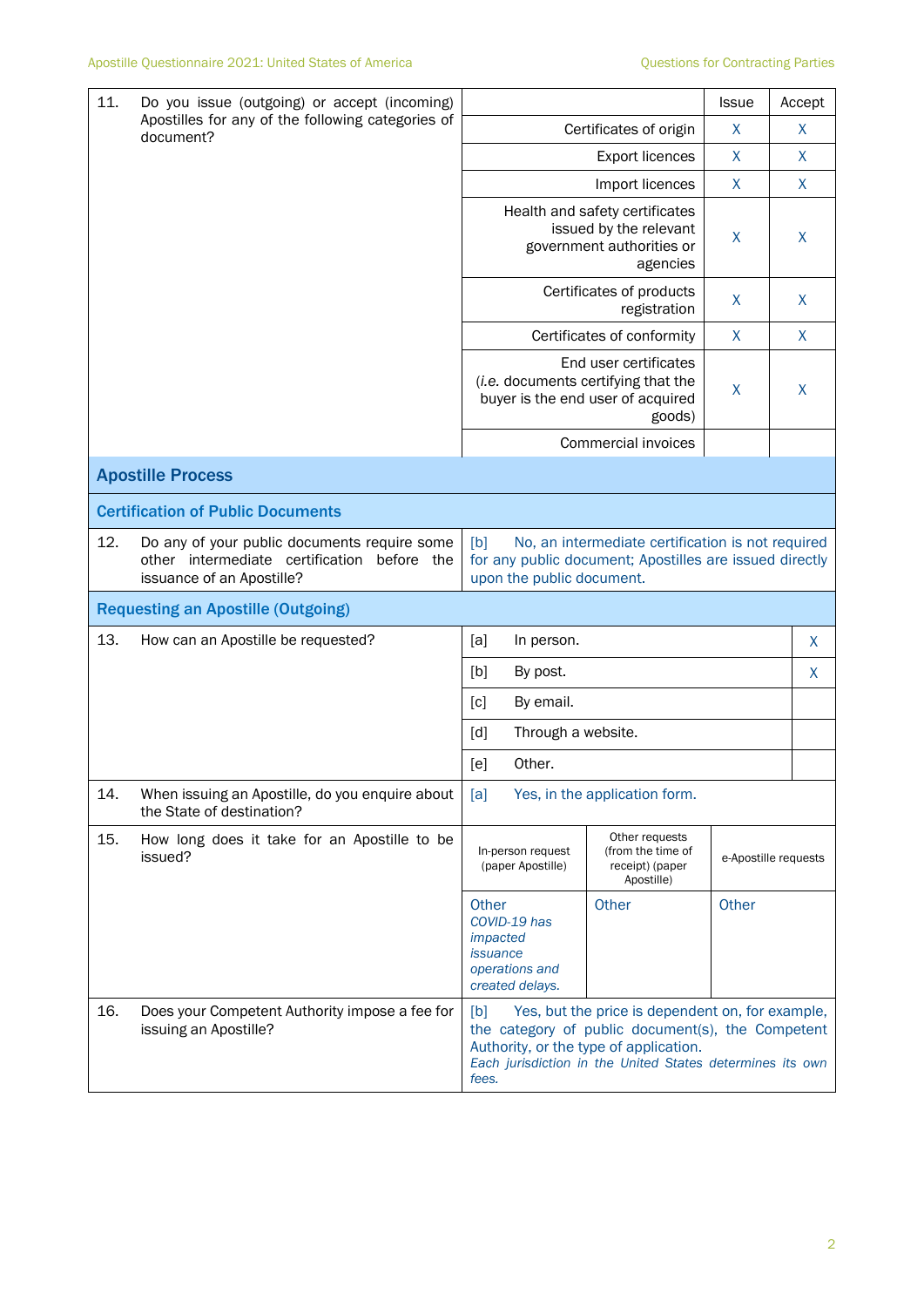|     | <b>Issuing an Apostille (Outgoing)</b>                                                                                                                                                                                                     |                                                                                                                                                                                                                                                                                                                                                                                                                                                                                                                                                                                                                                               |        |  |  |
|-----|--------------------------------------------------------------------------------------------------------------------------------------------------------------------------------------------------------------------------------------------|-----------------------------------------------------------------------------------------------------------------------------------------------------------------------------------------------------------------------------------------------------------------------------------------------------------------------------------------------------------------------------------------------------------------------------------------------------------------------------------------------------------------------------------------------------------------------------------------------------------------------------------------------|--------|--|--|
| 17. | How is the origin of a public document verified<br>for the purpose of issuing an Apostille (i.e.<br>verification of the authenticity of the signature,<br>the capacity of the signer, and the identity of the<br>seal / stamp (Art. 5(2))? | [b]<br>Multiple Competent Authorities.<br><b>Multiple</b><br>separate databases<br>[v]<br>0f<br>signatures / seals / stamps, some in paper form, some<br>electronic.                                                                                                                                                                                                                                                                                                                                                                                                                                                                          | sample |  |  |
| 18. | How does a Competent Authority address<br>situations where it is unable to verify the origin<br>of the public document?                                                                                                                    | The Competent Authority will contact the issuing<br>[b]<br>authority to confirm authenticity but will not issue the<br>Apostille until the new signature, stamp or seal is added<br>to the database.                                                                                                                                                                                                                                                                                                                                                                                                                                          |        |  |  |
| 19. | In what language(s) are the 10 standard items<br>of your Apostilles available?                                                                                                                                                             | $\lceil d \rceil$<br>Other.<br>Language depends on the law of the issuing competent<br>authority. Some jurisdictions have adopted the bilingual or<br>trilingual certificate while others have not.                                                                                                                                                                                                                                                                                                                                                                                                                                           |        |  |  |
| 20. | In what language(s) are the blank fields of your<br>Apostilles filled in?                                                                                                                                                                  | Other.<br>$\lceil d \rceil$<br>See response to question 19.                                                                                                                                                                                                                                                                                                                                                                                                                                                                                                                                                                                   |        |  |  |
| 21. | How are the blank fields of your Apostilles filled<br>in?                                                                                                                                                                                  | [b]<br>Using computer software.                                                                                                                                                                                                                                                                                                                                                                                                                                                                                                                                                                                                               |        |  |  |
|     | <b>Apostille Registers</b>                                                                                                                                                                                                                 |                                                                                                                                                                                                                                                                                                                                                                                                                                                                                                                                                                                                                                               |        |  |  |
| 22. | How is your Apostille register, required by<br>Article 7, maintained?                                                                                                                                                                      | Multiple Competent Authorities.<br>[b]<br>A separate register for each Competent<br>[v]<br>Authority, some in paper form, some electronic.                                                                                                                                                                                                                                                                                                                                                                                                                                                                                                    |        |  |  |
| 23. | What particulars are contained in your Apostille<br>register?                                                                                                                                                                              | Number and date of the Apostille<br>[a]<br>(required).                                                                                                                                                                                                                                                                                                                                                                                                                                                                                                                                                                                        | X      |  |  |
|     |                                                                                                                                                                                                                                            | Name and capacity of the person signing<br>[b]<br>the document and $/$ or the name of<br>authority whose seal or stamp is affixed<br>(required).                                                                                                                                                                                                                                                                                                                                                                                                                                                                                              | X      |  |  |
|     |                                                                                                                                                                                                                                            | Name and / or type of underlying<br>[c]<br>document.                                                                                                                                                                                                                                                                                                                                                                                                                                                                                                                                                                                          |        |  |  |
|     |                                                                                                                                                                                                                                            | $[d] % \begin{center} % \includegraphics[width=\linewidth]{imagesSupplemental_3.png} % \end{center} % \caption { % \textit{DefNet} of \textit{DefNet} and \textit{DefNet} of \textit{DefNet} and \textit{DefNet} of \textit{DefNet} and \textit{DefNet} of \textit{DefNet} and \textit{DefNet} of \textit{DefNet} and \textit{DefNet} of \textit{DefNet} and \textit{DefNet} of \textit{DefNet} and \textit{DefNet} of \textit{DefNet} and \textit{DefNet} of \textit{DefNet} and \textit{DefNet} of \textit{DefNet} and \textit{DefNet} of \textit{DefNet} and \textit{DefNet} of$<br>Description of the contents of underlying<br>document. |        |  |  |
|     |                                                                                                                                                                                                                                            | Name of the applicant.<br>[e]                                                                                                                                                                                                                                                                                                                                                                                                                                                                                                                                                                                                                 |        |  |  |
|     |                                                                                                                                                                                                                                            | State of destination.<br>$[f]$                                                                                                                                                                                                                                                                                                                                                                                                                                                                                                                                                                                                                |        |  |  |
|     |                                                                                                                                                                                                                                            | Copy of the Apostille.<br>[g]                                                                                                                                                                                                                                                                                                                                                                                                                                                                                                                                                                                                                 |        |  |  |
|     |                                                                                                                                                                                                                                            | Copy of the underlying document.<br>[h]                                                                                                                                                                                                                                                                                                                                                                                                                                                                                                                                                                                                       |        |  |  |
|     |                                                                                                                                                                                                                                            | Other.<br>$[1]$                                                                                                                                                                                                                                                                                                                                                                                                                                                                                                                                                                                                                               |        |  |  |
| 24. | Is there a limit to how long records can be<br>retained on the Apostille register?                                                                                                                                                         |                                                                                                                                                                                                                                                                                                                                                                                                                                                                                                                                                                                                                                               |        |  |  |
| 25. | If your register is not publicly accessible, how<br>frequently do your Competent Authorities<br>receive requests to verify an Apostille they have<br>issued in the register?                                                               | Unknown.<br>$[f]$                                                                                                                                                                                                                                                                                                                                                                                                                                                                                                                                                                                                                             |        |  |  |
|     | <b>Technology &amp; the e-APP</b>                                                                                                                                                                                                          |                                                                                                                                                                                                                                                                                                                                                                                                                                                                                                                                                                                                                                               |        |  |  |
| 26. | Under your internal law, do you recognise<br>electronic / digital signatures as functionally<br>equivalent to handwritten signatures (i.e. can a<br>public document be signed electronically)?                                             | Yes.<br>[a]<br>Various under the law of local jurisdictions.                                                                                                                                                                                                                                                                                                                                                                                                                                                                                                                                                                                  |        |  |  |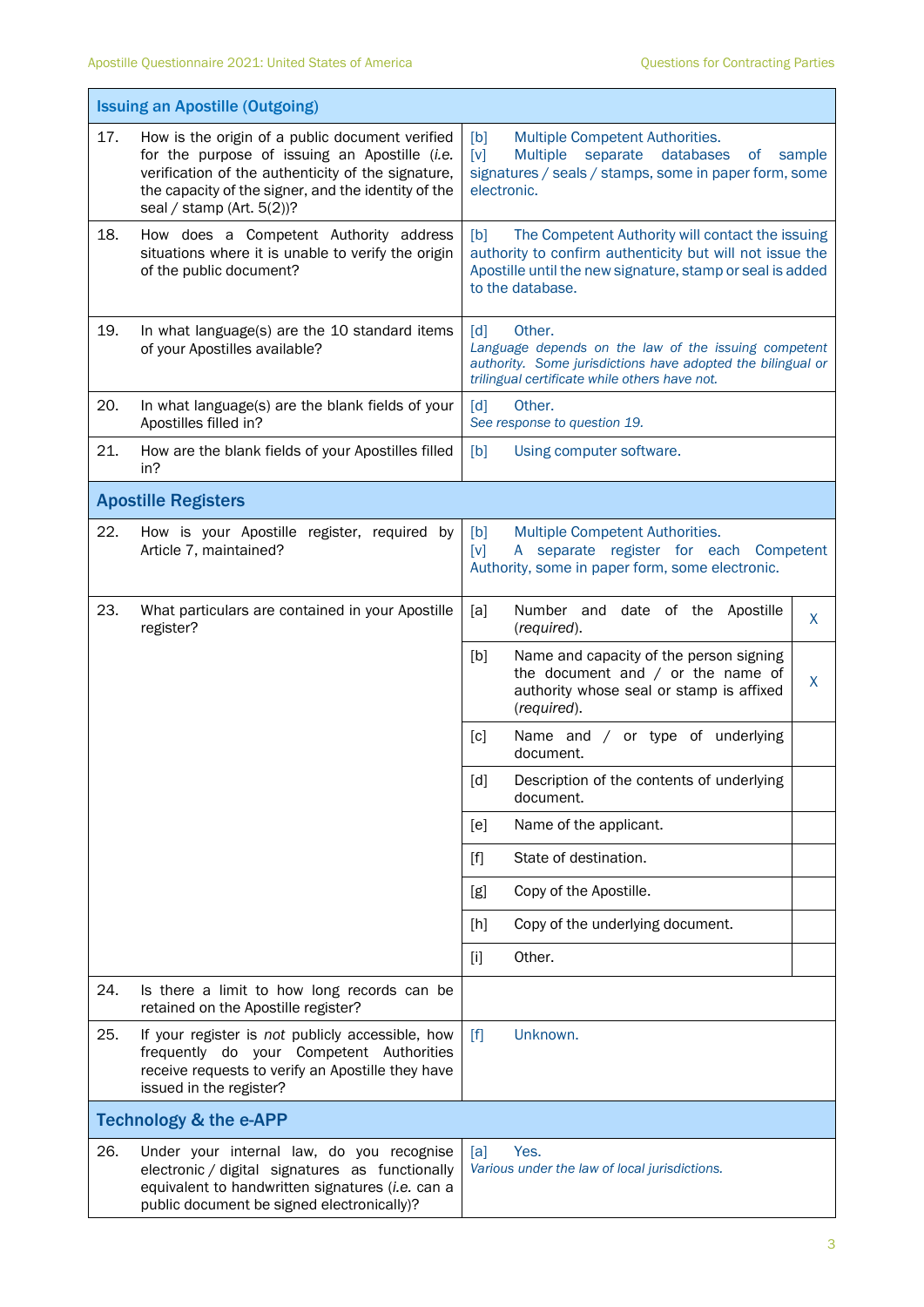| 27. | Under your internal law, are public documents<br>executed, or able to be executed, in electronic<br>form (whether or not they are to be used abroad<br>under the Convention)?                                               | [a]               | Yes.                                                                                                                                                                                              |    |
|-----|-----------------------------------------------------------------------------------------------------------------------------------------------------------------------------------------------------------------------------|-------------------|---------------------------------------------------------------------------------------------------------------------------------------------------------------------------------------------------|----|
|     | For Parties that answered yes to Q27.<br>27.1. What categories of public documents are                                                                                                                                      | [a]               | All public documents.                                                                                                                                                                             |    |
|     | executed, or able to be executed, in electronic<br>form (whether or not they are to be used abroad<br>under the Convention)?                                                                                                | [b]               | Civil status documents (e.g. birth, death<br>certificates)<br>and<br>marriage<br>and<br>certificates of non-impediment.                                                                           |    |
|     |                                                                                                                                                                                                                             | [c]               | Other<br>administrative<br>documents<br>(including decisions from administrative<br>tribunals or decision-making bodies).                                                                         |    |
|     |                                                                                                                                                                                                                             | [d]               | Extracts from commercial registers and<br>other registers.                                                                                                                                        |    |
|     |                                                                                                                                                                                                                             | [e]               | Notarial authentications of signatures.                                                                                                                                                           |    |
|     |                                                                                                                                                                                                                             | $[f]$             | Other notarial acts.                                                                                                                                                                              |    |
|     |                                                                                                                                                                                                                             | [g]               | education<br>Diplomas<br>other<br>and<br>documents.                                                                                                                                               |    |
|     |                                                                                                                                                                                                                             | [h]               | Court documents, including judgments.                                                                                                                                                             |    |
|     |                                                                                                                                                                                                                             | $[1]$             | Patents or other documents pertaining to<br>intellectual property rights.                                                                                                                         |    |
|     |                                                                                                                                                                                                                             | [j]               | Documents relating to adoptions.                                                                                                                                                                  |    |
|     |                                                                                                                                                                                                                             | [k]               | Translations.                                                                                                                                                                                     |    |
|     |                                                                                                                                                                                                                             | $[1]$             | Medical or health certificates.                                                                                                                                                                   |    |
|     |                                                                                                                                                                                                                             | $\lceil m \rceil$ | Criminal records.                                                                                                                                                                                 |    |
|     |                                                                                                                                                                                                                             | [n]               | Import or export licences.                                                                                                                                                                        |    |
|     |                                                                                                                                                                                                                             | [0]               | Certificates of origin.                                                                                                                                                                           |    |
|     |                                                                                                                                                                                                                             | [p]               | Certificates of conformity.                                                                                                                                                                       |    |
|     |                                                                                                                                                                                                                             | [q]               | Other.<br>It depends on the jurisdiction.                                                                                                                                                         | X. |
|     | For Parties that answered yes to Q27.<br>27.2. Approximately what percentage of your public<br>documents are originally executed in electronic<br>form (whether or not they are to be used abroad<br>under the Convention)? | <b>Unknown</b>    |                                                                                                                                                                                                   |    |
| 28. | Do you issue e-Apostilles?                                                                                                                                                                                                  | [b]<br>$[1]$      | No.<br>We are studying the use of e-Apostilles and plan<br>to implement the e-Apostille component.<br>As a federal entity, each competent authority is responsible<br>for its own implementation. |    |
|     | For Parties that answered no to Q28.<br>28.1. What challenges are you facing that may prevent                                                                                                                               | [a]               | Internal law limitations.                                                                                                                                                                         |    |
|     | you from implementing the e-Apostille?                                                                                                                                                                                      | [b]               | Judicial or administrative structure.                                                                                                                                                             |    |
|     |                                                                                                                                                                                                                             | [c]               | Implementation challenges (e.g. lack of<br>resources, lack of infrastructure).                                                                                                                    |    |
|     |                                                                                                                                                                                                                             | [d]               | Cost.                                                                                                                                                                                             |    |
|     |                                                                                                                                                                                                                             | [e]               | System interoperability / compatibility.                                                                                                                                                          |    |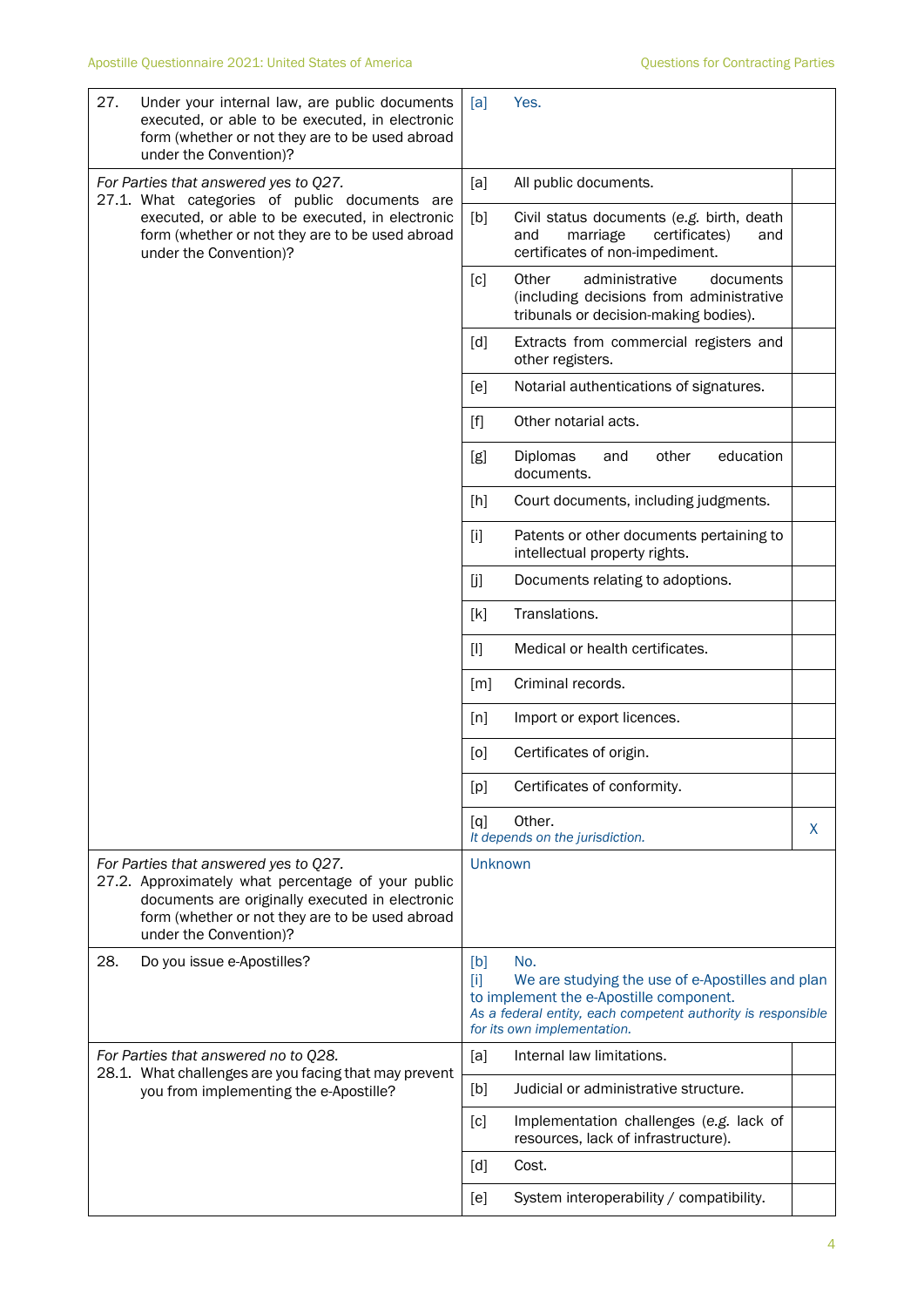|                                                                                                                                                                   | $[f]$<br>Security concerns.                                                                                                                                                                                                                                                    |
|-------------------------------------------------------------------------------------------------------------------------------------------------------------------|--------------------------------------------------------------------------------------------------------------------------------------------------------------------------------------------------------------------------------------------------------------------------------|
|                                                                                                                                                                   | Other.<br>[g]<br>X<br>There are no legal impediments, it is more of a<br>resource issue based on demand.                                                                                                                                                                       |
| For Parties that answered no to Q28.<br>28.2. How do you issue an Apostille for a public<br>document executed in electronic form?                                 | Other.<br>$\lceil c \rceil$<br>We have not gotten to the point of issuing electronic<br>Apostilles.                                                                                                                                                                            |
| 29.<br>Are your authorities<br>equipped to accept<br>incoming e-Apostilles?                                                                                       | [b]<br>Yes, but on certain conditions.<br>It depends on the jurisdiction.                                                                                                                                                                                                      |
| 30.<br>Do you maintain an e-Register?                                                                                                                             | [a]<br>Yes.                                                                                                                                                                                                                                                                    |
| For Parties that answered yes to Q30.<br>30.2. What technology is used to maintain your<br>e-Register?                                                            | Other.<br>[c]<br>It depends on the jurisdiction.                                                                                                                                                                                                                               |
| 31.<br>Have you been in contact with other Competent<br>Authorities that operate an e-APP component<br>and exchanged information and / or relevant<br>experience? | Yes.<br>[a]<br>We have been actively involved in the e-APP forum since its<br>inception.                                                                                                                                                                                       |
| <b>Issues with Apostilles</b>                                                                                                                                     |                                                                                                                                                                                                                                                                                |
| 32.<br>Has an Apostille <i>issued</i> by your Competent<br>Authority ever been refused by the authorities of<br>another Contracting Party on the following        | [a]<br>Form requirements (e.g. square-shaped,<br>sides of at least nine centimetres, border,<br>X<br>ink, etc).                                                                                                                                                                |
| grounds:                                                                                                                                                          | The manner in which the Apostille was<br>[b]<br>affixed / attached to the underlying<br>document.<br>X<br>We have not experienced rejections recently and the<br>reasons for previous rejections were addressed by<br>the Special Commission and are noted in the<br>Handbook. |
|                                                                                                                                                                   | The Apostille was not signed.<br>[c]                                                                                                                                                                                                                                           |
|                                                                                                                                                                   | [d]<br>One<br>the<br>standard<br>of the contract of the contract of the contract of the contract of the contract of the contract of the contract<br>more<br>or or<br>informational items were not filled in.                                                                   |
|                                                                                                                                                                   | The Apostille was in electronic form (an<br>[e]<br>e-Apostille).                                                                                                                                                                                                               |
|                                                                                                                                                                   | The underlying public document was in<br>$[f]$<br>electronic form.                                                                                                                                                                                                             |
|                                                                                                                                                                   | The underlying public document had<br>[g]<br>expired / was not issued within a certain<br>timeframe.                                                                                                                                                                           |
|                                                                                                                                                                   | The underlying document was not a<br>$[h]$<br>public document under the law of the<br>destination.                                                                                                                                                                             |
|                                                                                                                                                                   | Other.<br>$[1]$                                                                                                                                                                                                                                                                |
|                                                                                                                                                                   | Unknown.<br>[j]                                                                                                                                                                                                                                                                |
|                                                                                                                                                                   | No / Not applicable.<br>[k]                                                                                                                                                                                                                                                    |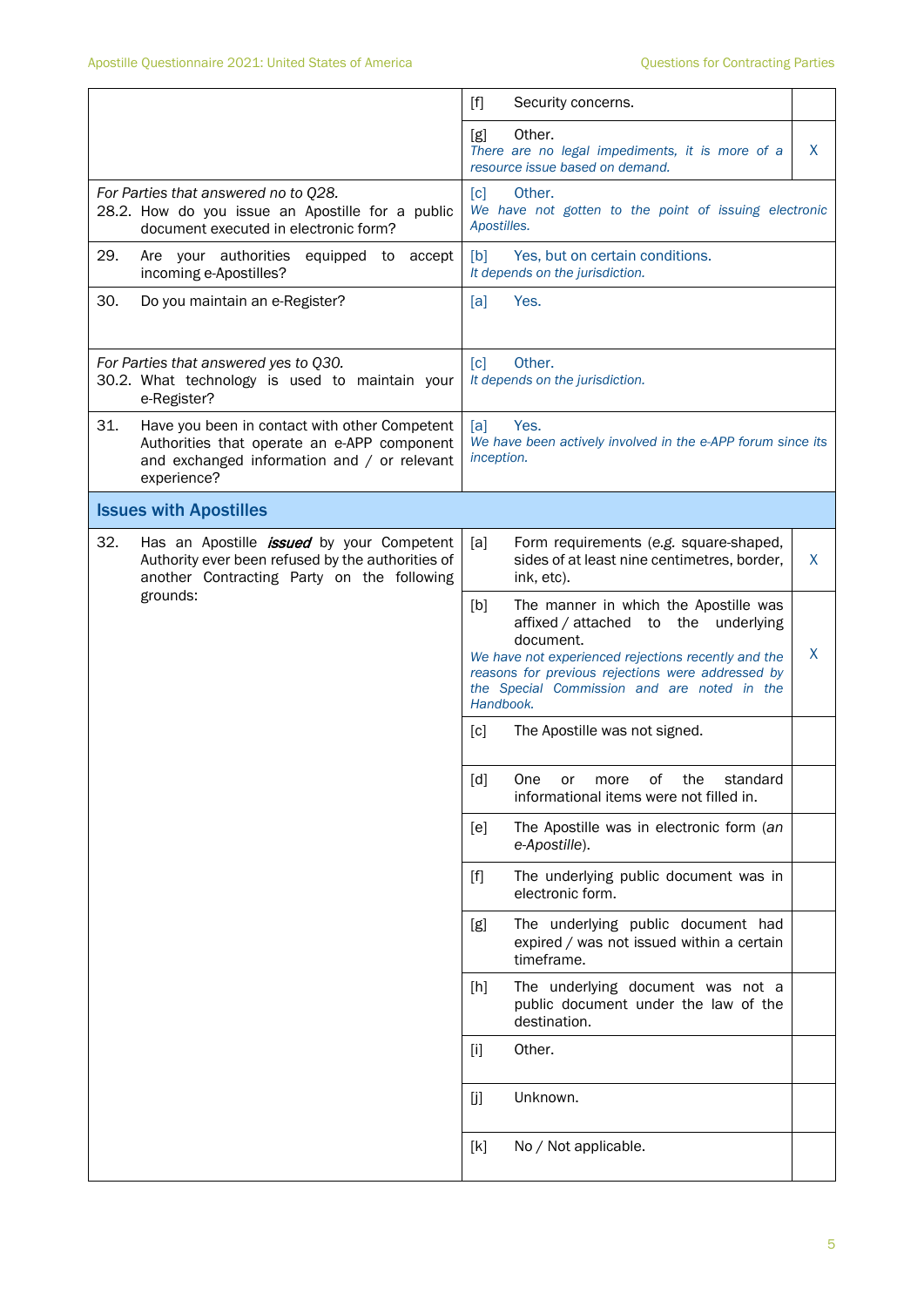|     | For Parties that answered other than "No" to Q32.<br>32.1. If an Apostille was rejected, what action did you                                             | [a]   | The Apostille was reissued.                                                                                                                                                       |   |
|-----|----------------------------------------------------------------------------------------------------------------------------------------------------------|-------|-----------------------------------------------------------------------------------------------------------------------------------------------------------------------------------|---|
|     | take?                                                                                                                                                    | [b]   | Contacted the receiving authority.                                                                                                                                                | X |
|     |                                                                                                                                                          | [c]   | Contacted the Competent Authority of the<br>place of destination.                                                                                                                 | X |
|     |                                                                                                                                                          | [d]   | Contacted nearest diplomatic mission of<br>the place of destination.                                                                                                              | X |
|     |                                                                                                                                                          | [e]   | Contacted<br>diplomatic<br>own<br>mission<br>accredited to the place of destination.                                                                                              | X |
|     |                                                                                                                                                          | $[f]$ | Contacted the Permanent Bureau.                                                                                                                                                   | X |
|     |                                                                                                                                                          | [g]   | No action taken.                                                                                                                                                                  |   |
|     |                                                                                                                                                          | [h]   | Other.                                                                                                                                                                            |   |
|     |                                                                                                                                                          | $[1]$ | Unknown.                                                                                                                                                                          |   |
| 33. | Has your Competent Authority ever been<br>requested by external Competent Authorities to<br>certify or confirm your procedure for issuing<br>Apostilles? | [a]   | Yes.<br>We have received requests to confirm our procedures but<br>have responded through diplomatic channels that such<br>requests are inconsistent with Convention obligations. |   |
| 34. | Has an Apostille <i>received</i> by your authorities<br>ever been refused on the following grounds:                                                      | [a]   | The issuing State was not a Contracting<br>Party to the Apostille Convention.                                                                                                     |   |
|     |                                                                                                                                                          | [b]   | Form requirements (e.g. square-shaped,<br>sides of at least nine centimetres, border,<br>ink, etc).                                                                               |   |
|     |                                                                                                                                                          | [c]   | The manner in which the Apostille was<br>affixed / attached to the underlying<br>document.                                                                                        |   |
|     |                                                                                                                                                          | [d]   | The Apostille was not signed.                                                                                                                                                     |   |
|     |                                                                                                                                                          | [e]   | of<br>the<br>One<br>standard<br>or<br>more<br>informational items were not filled in.                                                                                             |   |
|     |                                                                                                                                                          | $[f]$ | The Apostille was in electronic form (an<br>e-Apostille).                                                                                                                         |   |
|     |                                                                                                                                                          | [g]   | The underlying public document was in<br>electronic form.                                                                                                                         |   |
|     |                                                                                                                                                          | [h]   | The underlying public document had<br>expired / was not issued within a certain<br>timeframe.                                                                                     |   |
|     |                                                                                                                                                          | $[1]$ | The underlying document was not a<br>public document under the law of the<br>destination.                                                                                         |   |
|     |                                                                                                                                                          | [j]   | Other.                                                                                                                                                                            |   |
|     |                                                                                                                                                          | [k]   | Unknown.                                                                                                                                                                          |   |